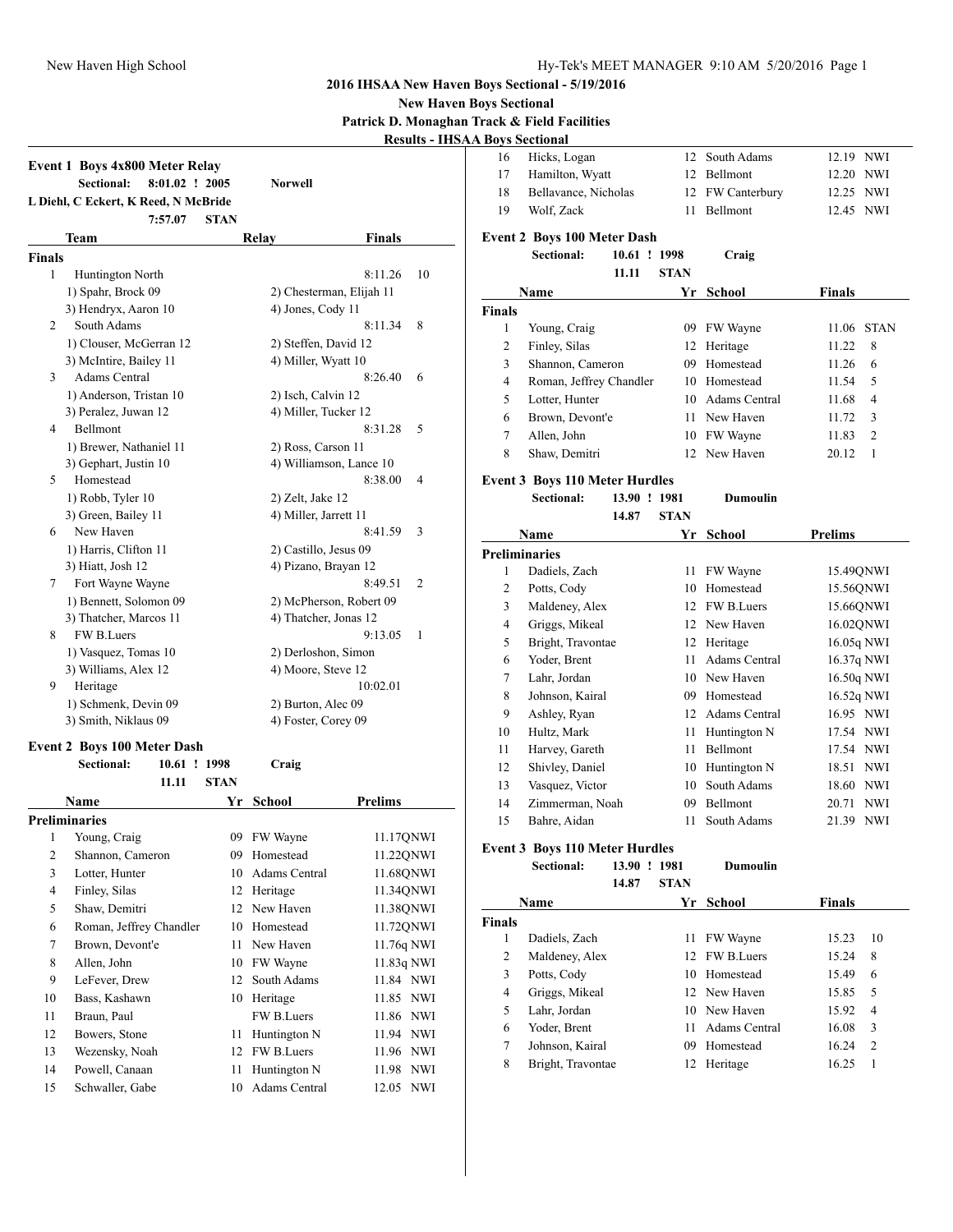**New Haven Boys Sectional Patrick D. Monaghan Track & Field Facilities Results - IHSAA Boys Sectional**

|                | Sectional:           | 21.70 ! 1986 |             | Davis, Williams, Flowers |                     |  |
|----------------|----------------------|--------------|-------------|--------------------------|---------------------|--|
|                |                      | 22.34        | <b>STAN</b> |                          |                     |  |
|                | Name                 |              | Yr          | <b>School</b>            | <b>Prelims</b>      |  |
|                | <b>Preliminaries</b> |              |             |                          |                     |  |
| 1              | Young, Craig         |              | 09          | FW Wayne                 | 23.05QNWI           |  |
| $\overline{c}$ | Shannon, Cameron     |              | 09          | Homestead                | 23.11QNWI           |  |
| 3              | Paris, Matt          |              | 12          | FW B.Luers               | 23.81QNWI           |  |
| $\overline{4}$ | Brown, Devont'e      |              | 11          | New Haven                | 23.46QNWI           |  |
| 5              | Finley, Silas        |              | 12          | Heritage                 | 23.60QNWI           |  |
| 6              | Ross, Connor         |              | 12          | <b>Bellmont</b>          | 23.96QNWI           |  |
| 7              | Baldridge, Zach      |              | 12          | Huntington N             | 23.72q NWI          |  |
| 8              | Trentacosti, Kiefer  |              | 10          | Homestead                | 23.87q NWI          |  |
| 9              | Goldsmith, Caleb     |              | 10          | Heritage                 | 24.28 NWI           |  |
| 10             | Catey, Alec          |              | 12          | Adams Central            | 24.49 NWI           |  |
| 11             | Nelson, Jalin        |              | 12          | New Haven                | <b>NWI</b><br>24.68 |  |
| 12             | Wezensky, Noah       |              | 12          | FW B.Luers               | 24.72<br><b>NWI</b> |  |
| 13             | Powell, Canaan       |              | 11          | Huntington N             | 24.90 NWI           |  |
| 14             | Stuber, Sam          |              | 12          | South Adams              | 25.16 NWI           |  |
| 15             | Schwartz, Jacob      |              | 09          | South Adams              | 25.82 NWI           |  |
| 16             | Garcia, Nick         |              | 10          | Bellmont                 | <b>NWI</b><br>25.93 |  |
| 17             | Schwaller, Gabe      |              | 10          | Adams Central            | <b>NWI</b><br>26.17 |  |
| 18             | Williams, Isaac      |              | 10          | FW Canterbury            | <b>NWI</b><br>26.87 |  |
| 19             | Short, Sidney        |              |             | FW Canterbury            | 27.14<br><b>NWI</b> |  |

### **Event 4 Boys 200 Meter Dash**

|               | <b>Sectional:</b>   | 21.70 ! 1986 |                 | Davis, Williams, Flowers |               |                |
|---------------|---------------------|--------------|-----------------|--------------------------|---------------|----------------|
|               |                     | 22.34        | <b>STAN</b>     |                          |               |                |
|               | <b>Name</b>         |              | Yr              | School                   | <b>Finals</b> |                |
| <b>Finals</b> |                     |              |                 |                          |               |                |
| 1             | Young, Craig        |              | 09              | FW Wayne                 | 23.20         | 10             |
| 2             | Shannon, Cameron    |              | 09              | Homestead                | 23.40         | 8              |
| 3             | Ross, Connor        |              | 12.             | <b>Bellmont</b>          | 23.50         | 6              |
| 4             | Baldridge, Zach     |              |                 | 12 Huntington N          | 23.50         | 5              |
| 5             | Brown, Devont'e     |              | 11              | New Haven                | 24.18         | $\overline{4}$ |
| 6             | Trentacosti, Kiefer |              | 10              | Homestead                | 24.24         | 3              |
| 7             | Paris, Matt         |              | 12 <sub>1</sub> | <b>FW B.Luers</b>        | 24.26         | $\overline{2}$ |
| 8             | Finley, Silas       |              | 12              | Heritage                 | 24.76         | 1              |
|               |                     |              |                 |                          |               |                |

### **Event 5 Boys 1600 Meter Run**

|        | Sectional:        | 4:18.20 | $\mathbf{I}$ | 1981        | Maddox            |               |                |
|--------|-------------------|---------|--------------|-------------|-------------------|---------------|----------------|
|        |                   | 4:17.47 |              | <b>STAN</b> |                   |               |                |
|        | <b>Name</b>       |         |              | Yr          | School            | <b>Finals</b> |                |
| Finals |                   |         |              |             |                   |               |                |
| 1      | Law, Brayden      |         |              | 12          | Homestead         | 4:20.84       | 10             |
| 2      | McIntire, Bailey  |         |              | 11          | South Adams       | 4:28.08       | 8              |
| 3      | Laurent, Deric    |         |              |             | 12 New Haven      | 4:31.02       | 6              |
| 4      | McNamara, Thomas  |         |              | 12          | Bellmont          | 4:31.05       | 5              |
| 5      | Desier, Joe       |         |              | 11          | FW B.Luers        | 4:36.56       | $\overline{4}$ |
| 6      | Wiedenhoeft, Alex |         |              | 11          | Huntington N      | 4:44.40       | 3              |
| 7      | Wust, Jacob       |         |              | 09          | Huntington N      | 4:47.04       | 2              |
| 8      | Conte, Michael    |         |              | 12          | Homestead         | 4:47.88       | 1              |
| 9      | Busch, Stephen    |         |              |             | <b>FW B.Luers</b> | 4:52.02       |                |
| 10     | Corral, Jacob     |         |              | 11          | Bellmont          | 4:53.40       |                |
|        |                   |         |              |             |                   |               |                |

| 11 | Steffen, Daniel  | 12 South Adams   | 4:54.23 |
|----|------------------|------------------|---------|
| 12 | Miller, Tucker   | 12 Adams Central | 4:55.66 |
| 13 | Ehlers, Justin   | 10 FW Canterbury | 4:57.72 |
| 14 | Beauchot, Jack   | 12 Heritage      | 5:01.24 |
| 15 | Hiatt, Josh      | 12 New Haven     | 5:03.74 |
| 16 | Pasterick, Grant | 11 FW Canterbury | 5:12.58 |
| 17 | Isch, Calvin     | 12 Adams Central | 5:13.17 |
| 18 | Anderson, Robert | Heritage         | 5:37.34 |
|    |                  |                  |         |

### **Event 6 Boys 4x100 Meter Relay**

#### **Sectional: 42.37 ! 2004 Harding**

**Bryant, Fincher, Dupree, Lymon**

**42.55 STAN**

|               | Team                          | Relay                     | <b>Finals</b> |                |
|---------------|-------------------------------|---------------------------|---------------|----------------|
| <b>Finals</b> |                               |                           |               |                |
| 1             | Fort Wayne Wayne              |                           | 43.73         | 10             |
|               | 1) Cotton, Patrick 11         | 2) Dadiels, Zach 11       |               |                |
|               | 3) Hill, Ahmaud 11            | 4) Young, Craig 09        |               |                |
| 2             | New Haven                     |                           | 45.03         | 8              |
|               | 1) Brown, Devont'e 11         | 2) Gardner, James 10      |               |                |
|               | 3) Griggs, Mikeal 12          | 4) Nelson, Jalin 12       |               |                |
| 3             | FW B.Luers                    |                           | 45.10         | 6              |
|               | 1) Braun, Paul                | 2) Maldeney, Alex 12      |               |                |
|               | 3) Paris, Matt 12             | 4) Wezensky, Noah 12      |               |                |
| 4             | Huntington North              |                           | 45.22         | 5              |
|               | 1) Baldridge, Zach 12         | 2) Jones, Cody 11         |               |                |
|               | 3) Smith, Isaac 12            | 4) Haught, Ricky 09       |               |                |
| 5             | Homestead                     |                           | 45.23         | 4              |
|               | 1) Roman, Jeffrey Chandler 10 | 2) Shannon, Cameron 09    |               |                |
|               | 3) Potts, Cody 10             | 4) Trentacosti, Kiefer 10 |               |                |
| 6             | Heritage                      |                           | 45.87         | 3              |
|               | 1) Bass, Kashawn 10           | 2) Goldsmith, Caleb 10    |               |                |
|               | 3) Hein, August 09            | 4) Carpenter, Lamont 12   |               |                |
| 7             | <b>Adams Central</b>          |                           | 45.99         | $\overline{2}$ |
|               | 1) Catey, Alec 12             | 2) Lotter, Hunter 10      |               |                |
|               | 3) Yoder, Brent 11            | 4) Schwaller, Gabe 10     |               |                |
| 8             | Bellmont                      |                           | 47.48         | 1              |
|               | 1) Walchle, Cole 11           | 2) Goble, Matt 10         |               |                |
|               | 3) Hamilton, Wyatt 12         | 4) Wolf, Zack 11          |               |                |
| 9             | South Adams                   |                           | 48.14         |                |
|               | 1) Stuber, Sam 12             | 2) Banuelos, Dario 09     |               |                |
|               | 3) Vasquez, Victor 10         | 4) Hicks, Logan 12        |               |                |
| 10            | Fort Wayne Canterbury         |                           | 50.39         |                |
|               | 1) Bellavance, Nicholas 12    | 2) White, Ryley 11        |               |                |
|               | 3) Kobs, Nicholas 11          | 4) Stewart, Carson        |               |                |
|               |                               |                           |               |                |

# **Event 7 Boys 400 Meter Dash**

| $L$ , ent $L$ boys too meet basii |       |                                                      |              |                                                |    |  |  |  |  |
|-----------------------------------|-------|------------------------------------------------------|--------------|------------------------------------------------|----|--|--|--|--|
| Sectional:                        |       |                                                      | Williams     |                                                |    |  |  |  |  |
|                                   | 49.37 | <b>STAN</b>                                          |              |                                                |    |  |  |  |  |
| Name                              |       |                                                      | School       | <b>Finals</b>                                  |    |  |  |  |  |
|                                   |       |                                                      |              |                                                |    |  |  |  |  |
|                                   |       | 11.                                                  | Bellmont     | 52.14                                          | 10 |  |  |  |  |
|                                   |       |                                                      |              | 52.19                                          | 8  |  |  |  |  |
| Suozzi, Ezra                      |       | 10                                                   |              | 53.73                                          | 6  |  |  |  |  |
|                                   |       |                                                      |              | 54.57                                          |    |  |  |  |  |
|                                   |       | Sheehan, Clayton<br>Sheppard, Alex<br>Salary, Bailey | 47.91 ! 1983 | Yr<br>12 Homestead<br>Homestead<br>10 FW Wayne |    |  |  |  |  |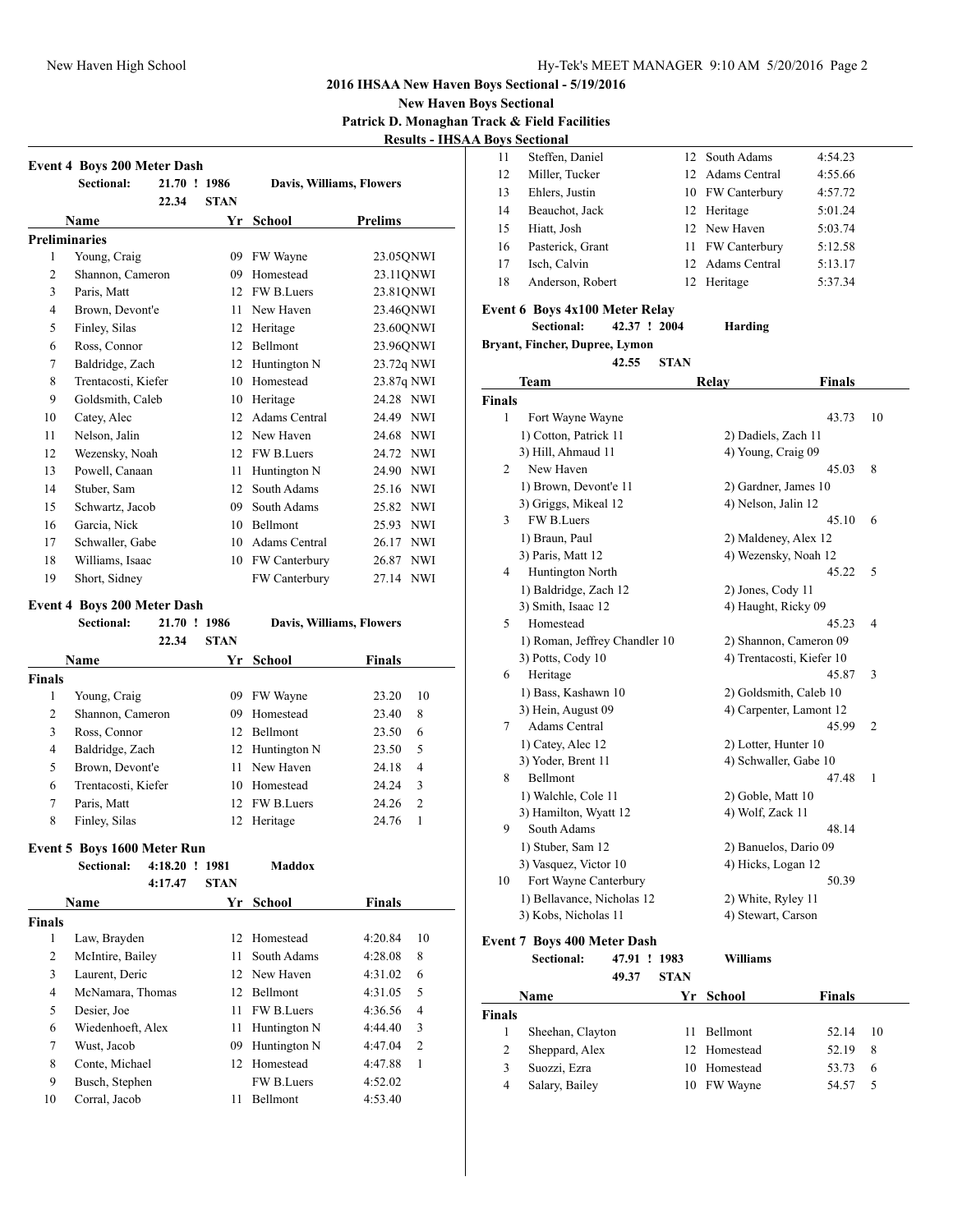#### New Haven High School New Haven High School Hy-Tek's MEET MANAGER 9:10 AM 5/20/2016 Page 3

### **2016 IHSAA New Haven Boys Sectional - 5/19/2016**

#### **New Haven Boys Sectional Patrick D. Monaghan Track & Field Facilities Results - IHSAA Boys Sectional**

| Finals  (Event 7 Boys 400 Meter Dash) |                      |    |                      |       |                |  |  |
|---------------------------------------|----------------------|----|----------------------|-------|----------------|--|--|
| <b>Finals</b><br>School<br>Name<br>Yr |                      |    |                      |       |                |  |  |
| 5                                     | Harris, Clifton      | 11 | New Haven            | 55.16 | $\overline{4}$ |  |  |
| 6                                     | Neuenschwander, Paul | 11 | South Adams          | 55.41 | 3              |  |  |
| 7                                     | Smith, Garret        | 11 | Huntington N         | 55.67 | $\overline{c}$ |  |  |
| 8                                     | Hassan, Qamari       | 11 | FW Wayne             | 56.25 | 1              |  |  |
| 9                                     | Brooks, Braxton      | 12 | Heritage             | 56.46 |                |  |  |
| 10                                    | Smith, Niklaus       | 09 | Heritage             | 56.83 |                |  |  |
| 11                                    | Kaehr, Aaron         | 12 | Adams Central        | 57.38 |                |  |  |
| 12                                    | Spahr, Austin        | 10 | Huntington N         | 57.41 |                |  |  |
| 13                                    | Garcia, Nick         | 10 | Bellmont             | 57.81 |                |  |  |
| 14                                    | Gonzales, Marco      | 10 | South Adams          | 57.85 |                |  |  |
| 15                                    | Wezensky, Noah       | 12 | FW B.Luers           | 58.76 |                |  |  |
| 16                                    | Ashley, Ryan         | 12 | Adams Central        | 58.82 |                |  |  |
| 17                                    | White, Ryley         | 11 | <b>FW Canterbury</b> | 59.97 |                |  |  |
| 18                                    | Braun, Paul          |    | <b>FW B.Luers</b>    | 62.12 |                |  |  |

### **Event 8 Boys 300 Meter Hurdles**

|               | Sectional:         | 37.45 ! | 2013        | <b>Stanley</b>    |        |                |
|---------------|--------------------|---------|-------------|-------------------|--------|----------------|
|               |                    | 38.82   | <b>STAN</b> |                   |        |                |
|               | <b>Name</b>        |         | Yr          | School            | Finals |                |
| <b>Finals</b> |                    |         |             |                   |        |                |
| 1             | Dadiels, Zach      |         | 11          | FW Wayne          | 40.59  | 10             |
| 2             | Lahr, Jordan       |         | 10          | New Haven         | 41.31  | 8              |
| 3             | Maldeney, Alex     |         | 12          | <b>FW B.Luers</b> | 41.41  | 6              |
| 4             | Martinez, Orlando  |         | 12          | Adams Central     | 41.50  | 5              |
| 5             | Carpenter, Lamont  |         | 12          | Heritage          | 42.83  | $\overline{4}$ |
| 6             | Miller, Jarrett    |         | 11          | Homestead         | 43.62  | 3              |
| 7             | Harvey, Gareth     |         | 11          | Bellmont          | 43.68  | $\overline{2}$ |
| 8             | Hultz, Mark        |         | 11          | Huntington N      | 43.87  | 1              |
| 9             | Hippensteel, Logan |         | 09          | Huntington N      | 45.50  |                |
| 10            | McPherson, Robert  |         | 09          | FW Wayne          | 45.81  |                |
| 11            | Vasquez, Victor    |         | 10          | South Adams       | 46.47  |                |
| 12            | Savieo, Jaxson     |         | 10          | New Haven         | 46.80  |                |
| 13            | Armenta, Alex      |         | 11          | South Adams       | 49.11  |                |
| 14            | Zimmerman, Noah    |         | 09          | Bellmont          | 49.78  |                |

#### **Event 9 Boys 800 Meter Run**

| <b>Sectional:</b> |         | 1983                                                                                                                                                                                                                  |                   |               |                       |
|-------------------|---------|-----------------------------------------------------------------------------------------------------------------------------------------------------------------------------------------------------------------------|-------------------|---------------|-----------------------|
|                   | 1:55.36 | <b>STAN</b>                                                                                                                                                                                                           |                   |               |                       |
| Name              |         | Yr                                                                                                                                                                                                                    | School            | <b>Finals</b> |                       |
|                   |         |                                                                                                                                                                                                                       |                   |               |                       |
|                   |         | 12                                                                                                                                                                                                                    | FW Wayne          | 1:59.42       | 10                    |
|                   |         | 12                                                                                                                                                                                                                    | Homestead         | 2:00.92       | 8                     |
|                   |         | 11                                                                                                                                                                                                                    | Huntington N      | 2:01.17       | 6                     |
| Desier, Joe       |         | 11                                                                                                                                                                                                                    | FW B.Luers        | 2:01.19       | 5                     |
|                   |         | 12                                                                                                                                                                                                                    | South Adams       | 2:02.47       | 4                     |
|                   |         | 11                                                                                                                                                                                                                    | Homestead         | 2:02.89       | 3                     |
|                   |         | 09                                                                                                                                                                                                                    | Huntington N      | 2:05.57       | 2                     |
|                   |         | 12                                                                                                                                                                                                                    | FW Wayne          | 2:06.34       | 1                     |
|                   |         | 12                                                                                                                                                                                                                    | South Adams       | 2:07.08       |                       |
|                   |         | 11                                                                                                                                                                                                                    | Bellmont          | 2:08.42       |                       |
|                   |         |                                                                                                                                                                                                                       |                   | 2:09.76       |                       |
|                   |         | 10                                                                                                                                                                                                                    | <b>FW B.Luers</b> | 2:10.90       |                       |
|                   |         | 12                                                                                                                                                                                                                    | Adams Central     | 2:12.17       |                       |
|                   |         | Mullins, Joey<br>Scholl, Spencer<br>Chesterman, Elijah<br>Clouser, McGerran<br>Dvorak, Sam<br>Spahr, Brock<br>Thatcher, Jonas<br>Steffen, David<br>Ross, Carson<br>Pizano, Brayan<br>Vasquez, Tomas<br>Peralez, Juwan |                   | 12 New Haven  | $1:53.02$ !<br>Keller |

| 14    | Schmenk, Devin    | 09 Heritage      | 2:13.74    |
|-------|-------------------|------------------|------------|
| 15    | Williamson, Lance | 10 Bellmont      | 2:15.08    |
| 16    | Oliver, Corey     | 09 Adams Central | 2:25.02    |
| 17    | Selking, Heath    | 12 Heritage      | 2:41.25    |
| $---$ | Laurent, Deric    | 12 New Haven     | <b>DNF</b> |

### **Event 10 Boys 3200 Meter Run**

**Sectional: 9:21.98 ! 5/19/2016 Brayden Law 9:17.52 STAN**

|               | 2.11.JA          | <b>DIAN</b> |                   |               |                |
|---------------|------------------|-------------|-------------------|---------------|----------------|
| Name          |                  | Yr          | School            | <b>Finals</b> |                |
| <b>Finals</b> |                  |             |                   |               |                |
| 1             | Law, Brayden     | 12          | Homestead         | 9:21.98!      | 10             |
| 2             | McIntire, Bailey | 11          | South Adams       | 9:57.67       | 8              |
| 3             | Ruppert, Ryan    | 09          | Homestead         | 10:10.82      | 6              |
| 4             | McNamara, Thomas | 12          | Bellmont          | 10:15.07      | 5              |
| 5             | Whicker, J. J.   | 10          | Huntington N      | 10:24.09      | 4              |
| 6             | Miller, Wyatt    | 10          | South Adams       | 10:27.38      | 3              |
| 7             | Bowen, Hale      | 10          | Huntington N      | 10:29.33      | $\overline{c}$ |
| 8             | Busch, Stephen   |             | <b>FW B.Luers</b> | 10:39.98      | 1              |
| 9             | Gephart, Justin  | 10          | <b>Bellmont</b>   | 10:43.70      |                |
| 10            | Felger, Cyrus    | 09          | New Haven         | 10:46.46      |                |
| 11            | Miller, Tucker   | 12          | Adams Central     | 10:50.70      |                |
| 12            | Derloshon, Simon |             | <b>FW B.Luers</b> | 11:03.40      |                |

| 13 | Beauchot, Jack   | 12 Heritage      | 11:03.52 |
|----|------------------|------------------|----------|
| 14 | Isch, Calvin     | 12 Adams Central | 11:13.98 |
| 15 | Charles, Kyle    | 11 New Haven     | 11:17.09 |
| 16 | Mohammed, Danial | 11 FW Canterbury | 11:40.86 |
| 17 | Bennett, Solomon | 09 FW Wayne      | 12:06.32 |
| 18 | Kohrman, Andy    | 10 Heritage      | 12:11.22 |

# **Event 11 Boys 4x400 Meter Relay**

**Sectional: 3:17.82 ! 1981 South Side**

**P. Birchfield, Williams, Jackson, R. Birchfield**

**3:20.92 STAN**

|        | Team                    | Relay                   | Finals                        |  |
|--------|-------------------------|-------------------------|-------------------------------|--|
| Finals |                         |                         |                               |  |
| 1      | Homestead               |                         | 3:30.04<br>10                 |  |
|        | 1) Scholl, Spencer 12   | 2) Sheppard, Alex 12    |                               |  |
|        | 3) Suozzi, Ezra 10      |                         | 4) Roman, Jeffrey Chandler 10 |  |
| 2      | Bellmont                |                         | 3:32.60<br>8                  |  |
|        | 1) Brewer, Nathaniel 11 | 2) Ross, Connor 12      |                               |  |
|        | 3) Sheehan, Clayton 11  | 4) Walchle, Cole 11     |                               |  |
| 3      | New Haven               |                         | 3:34.73<br>6                  |  |
|        | 1) Pizano, Brayan 12    | 2) Harris, Clifton 11   |                               |  |
|        | 3) Lahr, Jordan 10      | 4) Laurent, Deric 12    |                               |  |
| 4      | Fort Wayne Wayne        |                         | 3:41.19<br>5                  |  |
|        | 1) Salary, Bailey 10    | 2) Dadiels, Zach 11     |                               |  |
|        | 3) Thatcher, Jonas 12   | 4) Mullins, Joey 12     |                               |  |
| 5      | Huntington North        |                         | 3:45.99<br>4                  |  |
|        | 1) Smith, Caleb 10      | 2) Jones, Cody 11       |                               |  |
|        | 3) Spahr, Austin 10     | 4) Wiedenhoeft, Alex 11 |                               |  |
| 6      | <b>FW B.Luers</b>       |                         | 3:49.25<br>3                  |  |
|        | 1) Braun, Paul          | 2) Maldeney, Alex 12    |                               |  |
|        | 3) Desier, Joe 11       | 4) Vasquez, Tomas 10    |                               |  |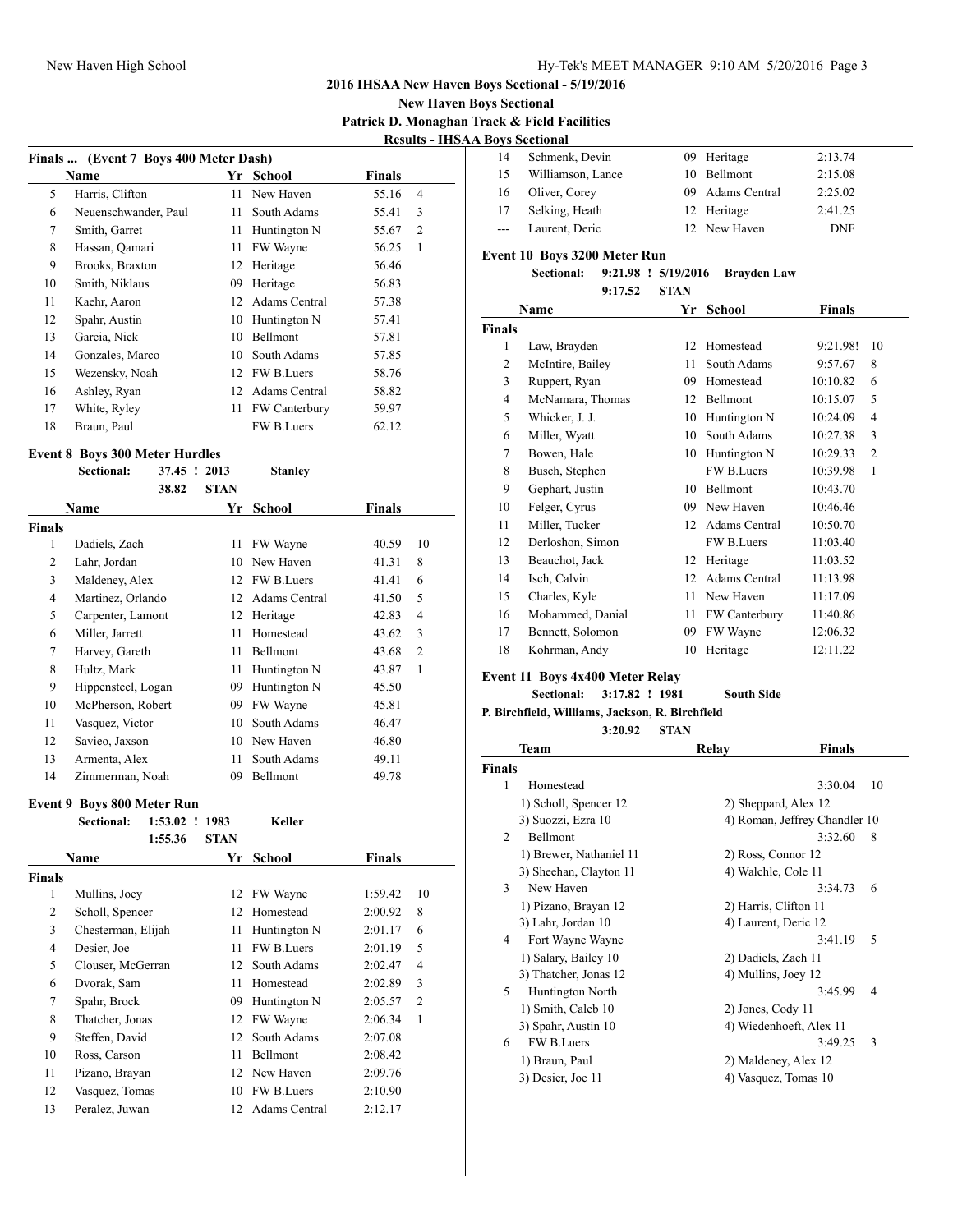### **New Haven Boys Sectional Patrick D. Monaghan Track & Field Facilities Results - IHSAA Boys Sectional**

| Finals  (Event 11 Boys 4x400 Meter Relay) |                                    |             |                         |               |              |  |
|-------------------------------------------|------------------------------------|-------------|-------------------------|---------------|--------------|--|
|                                           | Team                               |             | Relay                   | <b>Finals</b> |              |  |
| 7                                         | South Adams                        |             |                         | 3:53.97       | 2            |  |
|                                           | 1) Neuenschwander, Paul 11         |             | 2) Clouser, McGerran 12 |               |              |  |
|                                           | 3) Gonzales, Marco 10              |             | 4) Steffen, David 12    |               |              |  |
| 8                                         | Heritage                           |             |                         | 3:54.74       | 1            |  |
|                                           | 1) Bright, Travontae 12            |             | 2) Brooks, Braxton 12   |               |              |  |
|                                           | 3) Schmenk, Devin 09               |             | 4) Smith, Niklaus 09    |               |              |  |
| 9                                         | Fort Wayne Canterbury              |             |                         | 4:11.09       |              |  |
|                                           | 1) Bellavance, Nicholas 12         |             | 2) Elliott, Benjamin    |               |              |  |
|                                           | 3) White, Ryley 11                 |             | 4) Mohammed, Danial 11  |               |              |  |
|                                           | <b>Event 12 Boys Discus Throw</b>  |             |                         |               |              |  |
|                                           | <b>Sectional:</b><br>183-09 ! 1996 |             | Krick                   |               |              |  |
|                                           | 158-04                             | <b>STAN</b> |                         |               |              |  |
|                                           | Name                               | Yr          | School                  | Finals        |              |  |
| <b>Finals</b>                             |                                    |             |                         |               |              |  |
| 1                                         | LeFever, Drew                      | 12          | South Adams             | 156-07.00     | 10           |  |
| 2                                         | Coolman, Jared                     | 11          | Huntington N            | 136-04.00     | 8            |  |
| 3                                         | Niedzwiecki, Aaron                 |             | 10 Homestead            | 134-05.00     | 6            |  |
| 4                                         | Foster, Jeshua                     | 11          | Heritage                | 132-09.00     | 5            |  |
| 5                                         | Harvey, Evan                       |             | 12 Adams Central        | 132-05.00     | 4            |  |
| 6                                         | Bonahoom, Chris                    |             | 12 Homestead            | 126-03.00     | 3            |  |
| 7                                         | Laughlin, Matt                     |             | 10 Bellmont             | 123-03.00     | 2            |  |
| 8                                         | Gushing, Alec                      | 11 -        | New Haven               | 118-02.00     | 1            |  |
| 9                                         | Schenkel, Andrew                   | 11 -        | Huntington N            | 111-00.00     |              |  |
| 10                                        | Bihn, Carter                       |             | 12 Bellmont             | 109-10.00     |              |  |
| 11                                        | Parker, Colton                     |             | 10 New Haven            | 107-00.00     |              |  |
| 12                                        | Douglas, Skylar                    | 11 -        | Adams Central           | 103-03.00     |              |  |
| 13                                        | In't Groen, Lars                   |             | 10 South Adams          | 100-07.00     |              |  |
| 14                                        | Johnson, David                     |             | 12 FW B.Luers           | 92-00.00      |              |  |
| 15                                        | Hendricks, Gabe                    |             | 09 FW B.Luers           | 90-01.00      |              |  |
| 16                                        | Kostoff, Max                       |             | 10 Heritage             | 88-10.00      |              |  |
| 17                                        | Stroupe, Landon                    | 09          | FW Wayne                | 87-04.00      |              |  |
| 18                                        | Alexander, Darius                  | 09          | FW Wayne                | 76-08.00      |              |  |
|                                           |                                    |             |                         |               |              |  |
|                                           | <b>Event 13 Boys Shot Put</b>      |             |                         |               |              |  |
|                                           | <b>Sectional:</b><br>63-02 ! 1996  |             | Krick                   |               |              |  |
|                                           | 54-10.00                           | <b>STAN</b> |                         |               |              |  |
|                                           | Name                               | Yr          | <b>School</b>           | Finals        |              |  |
| Finals                                    |                                    |             |                         |               |              |  |
| 1                                         | LeFever, Drew                      |             | 12 South Adams          | 51-11.00      | 10           |  |
| $\overline{2}$                            | Foster, Jeshua                     | 11          | Heritage                | 51-09.00      | 8            |  |
| 3                                         | Coolman, Jared                     | 11          | Huntington N            | 49-02.00      | 6            |  |
| 4                                         | Hart, Dylan                        | 10          | FW Wayne                | 46-02.50      | 5            |  |
| 5                                         | Bihn, Carter                       | 12          | Bellmont                | 43-09.00      | 4            |  |
| 6                                         | Bonahoom, Chris                    | 12          | Homestead               | 43-09.00      | 3            |  |
| 7                                         | Niedzwiecki, Aaron                 |             | 10 Homestead            | 43-01.00      | 2            |  |
| 8                                         | Newman, Justin                     | 12          | South Adams             | 41-07.00      | $\mathbf{1}$ |  |
| 9                                         | Bass, Kashawn                      | 10          | Heritage                | 41-00.75      |              |  |
| 10                                        | Black, Herman                      | 11          | FW B.Luers              | 41-00.00      |              |  |
| 11                                        | Grubaugh, Thad                     | 12          | <b>Adams Central</b>    | 38-06.00      |              |  |
| 12                                        | Parker, Colton                     |             | 10 New Haven            | 38-02.00      |              |  |
| 13                                        | Harvey, Evan                       | 12          | Adams Central           | 37-09.00      |              |  |
| 14                                        | Laughlin, Matt                     | 10          | Bellmont                | 36-11.00      |              |  |

| 14             | McElhaney, Mitchell            | 10          | Huntington N         | 36-11.00      |                |
|----------------|--------------------------------|-------------|----------------------|---------------|----------------|
| 16             | Gushing, Alec                  | 11          | New Haven            | 36-09.00      |                |
| 17             | Alexander, Darius              | 09          | FW Wayne             | 35-09.00      |                |
| 18             | Raugh, Brock                   | 12          | FW B.Luers           | 33-03.00      |                |
|                | <b>Event 14 Boys Long Jump</b> |             |                      |               |                |
|                | <b>Sectional:</b><br>$23-07$ ! | 1985        | <b>Chambers</b>      |               |                |
|                | <b>Sectional:</b><br>$23-07$ # |             | <b>McCarroll</b>     |               |                |
|                | 22-04.75                       | <b>STAN</b> |                      |               |                |
|                | Name                           | Yr          | <b>School</b>        | <b>Finals</b> |                |
| <b>Finals</b>  |                                |             |                      |               |                |
| 1              | Gardner, James                 | 10          | New Haven            | 20-10.50      | 10             |
| $\overline{2}$ | Bright, Travontae              | 12          | Heritage             | 19-10.75      | 8              |
| 3              | Ross, Connor                   | 12          | <b>Bellmont</b>      | 19-07.50      | 6              |
| $\overline{4}$ | Shannon, Cameron               | 09          | Homestead            | 19-05.00      | 5              |
| 5              | Paris, Matt                    | 12          | FW B.Luers           | 19-03.50      | 4              |
| 6              | Hill, Ahmaud                   | 11          | FW Wayne             | 19-00.25      | 3              |
| $\tau$         | Bienz, AJ                      | 12          | Bellmont             | 18-07.25      | $\overline{c}$ |
| 8              | Ebert, Aremis                  | 12          | Huntington N         | 18-05.00      | 1              |
| 9              | Haught, Ricky                  | 09          | Huntington N         | 18-04.00      | <b>NWI</b>     |
| 10             | Finley, Silas                  | 12          | Heritage             | 18-02.50      | <b>NWI</b>     |
| 11             | Young, Dwight                  | 11          | New Haven            | 17-08.75      | <b>NWI</b>     |
| 12             | Ferrell, Shawn                 | 09          | FW Wayne             | 17-04.50      | <b>NWI</b>     |
| 13             | Neuenschwander, Paul           | 11          | South Adams          | 16-11.25      | <b>NWI</b>     |
| 14             | Kim, Jeremy                    | 10          | Homestead            | 16-11.00 NWI  |                |
| 15             | Hicks, Logan                   | 12          | South Adams          | 16-07.25 NWI  |                |
| 16             | Williams, Isaac                | 10          | FW Canterbury        | 14-10.50      | <b>NWI</b>     |
| 17             | Litchfield, Jeff               | 11          | <b>Adams Central</b> | 14-07.00      | <b>NWI</b>     |
|                | Fvent 15, Roys High Jumn       |             |                      |               |                |

### **Event 15 Boys High Jump**

| <b>Sectional:</b> |         | 7-00 ! 1985 |             | <b>Clark-Northrop</b> |  |  |
|-------------------|---------|-------------|-------------|-----------------------|--|--|
|                   | 6-04.00 |             | <b>STAN</b> |                       |  |  |
| Name              |         |             |             | Yr School             |  |  |
|                   |         |             |             |                       |  |  |
| Gardner, James    |         |             |             | 10 New Haven          |  |  |
|                   |         |             |             |                       |  |  |

| Finals |                  |    |               |             |     |
|--------|------------------|----|---------------|-------------|-----|
| 1      | Gardner, James   | 10 | New Haven     | $6 - 02.00$ | 10  |
| 2      | Kraner, Trever   |    | 12 New Haven  | $6 - 02.00$ | 8   |
| 3      | Young, Craig     | 09 | FW Wayne      | $6 - 02.00$ | 6   |
| 4      | Myers, Kyle      | 11 | Homestead     | $6 - 00.00$ | 5   |
| 5      | Finley, Silas    | 12 | Heritage      | 5-08.00     | 3   |
| 5      | Bienz, AJ        | 12 | Bellmont      | 5-08.00     | 3   |
| 5      | Ferrell, Shawn   | 09 | FW Wayne      | 5-08.00     | 3   |
| 8      | In't Groen, Lars | 10 | South Adams   | 5-08.00     | 0.5 |
| 8      | Vasquez, Victor  | 10 | South Adams   | 5-08.00     | 0.5 |
| 10     | Grubaugh, Thad   | 12 | Adams Central | 5-06.00     |     |
| 11     | Ashley, Ryan     | 12 | Adams Central | 5-06.00     |     |
| 12     | Crist, Cooper    | 09 | Homestead     | 5-04.00     |     |
| 12     | Loshe, Dusty     | 10 | Bellmont      | 5-04.00     |     |
| 12     | Bass, Kashawn    | 10 | Heritage      | 5-04.00     |     |
| 12     | Spahr, Austin    | 10 | Huntington N  | 5-04.00     |     |
| 12     | Smith, Caleb     | 10 | Huntington N  | 5-04.00     |     |

**Finals**